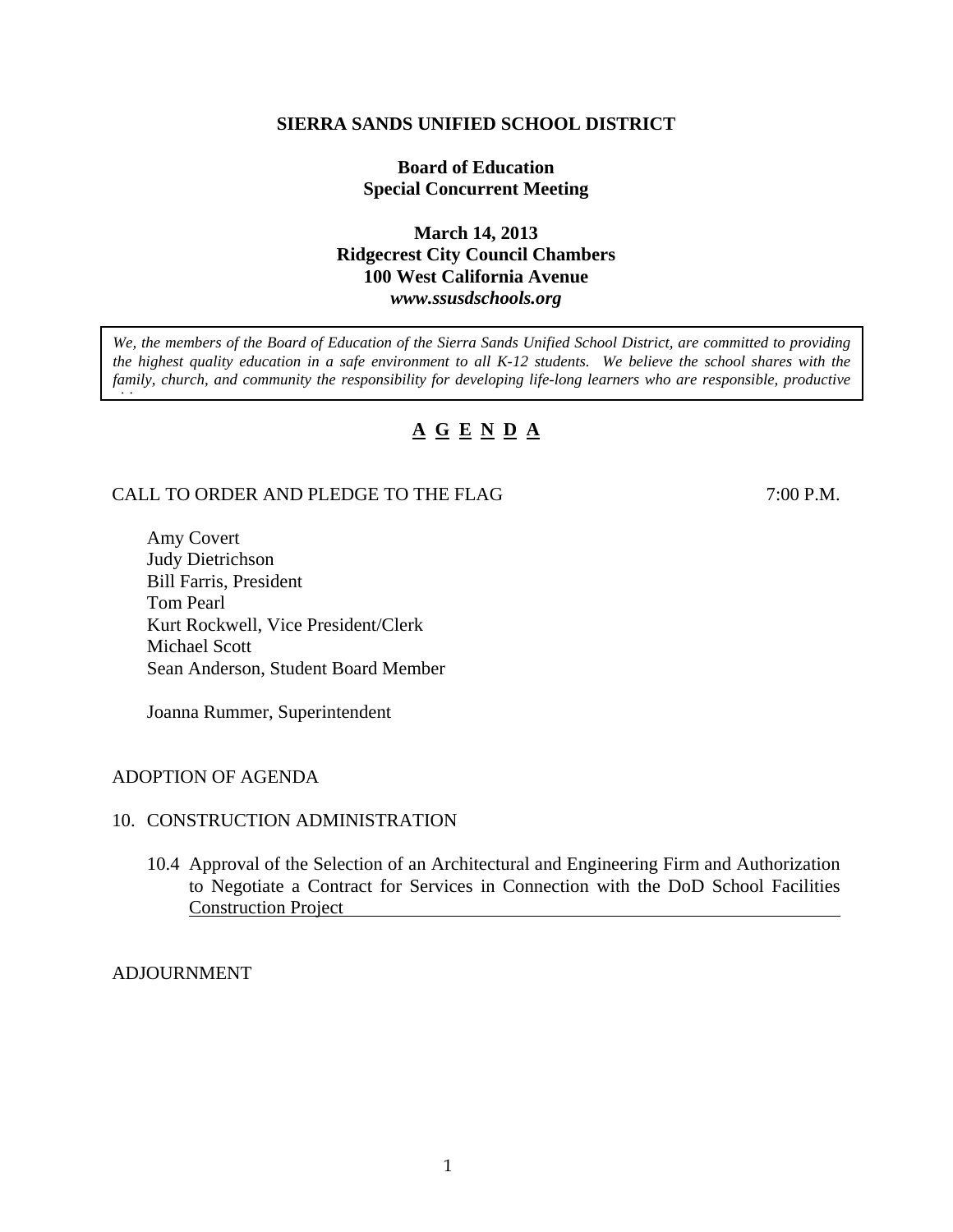#### SIERRA SANDS UNIFIED SCHOOL DISTRICT MARCH 14, 2013

## 10. CONSTRUCTION ADMINISTRATION

10.4 Approval of the Selection of an Architectural and Engineering Firm and Authorization to Negotiate a Contract for Services in Connection with the DoD School Facilities Construction Project

BACKGROUND INFORMATION: In November 2012, the Department of Defense (DoD) through the Office of Economic Adjustment awarded two DoD School Facilities Construction Grants in the amounts of \$31,909,274.00 and \$39,542,838.00 for the completion of the Sherman E. Burroughs High School modernization project and the relocation and construction of Murray Middle School at a new site. The terms and conditions of both grant agreements require that all expenditures including contracts comply with Federal Procurement Regulations. Additionally, both schedule and cost perimeters are stringent and cannot be adjusted. It is imperative that architectural and engineering services be secured immediately in order to obtain a completed DSA design package as soon as possible. Toward that end, district staff in consultation with counsel has taken the following actions:

- 1. Originated a comprehensive request for proposal for each project.
- 2. On 2/13/13, the district advertised for proposals in the Daily Independent, the News Review, The Bakersfield Californian, The Antelope Valley Press, the Orange County Register, and multiple architectural publications. It also published the solicitation on its website and sent information by email and telefax to all 13 architectural and engineering firms in its interested vendor files.
- 3. On 2/22/13, a non-mandatory job-walk was held at both sites. Thirteen interested parties participated in the job-walk. It should be noted that all architectural and engineering firms, including those not participating in the job-walk, were eligible to submit proposals.
- 4. On 3/1/13 at 2:00 p.m., proposals were opened, recorded and witnessed by district staff. Proposals were received by ten (10) architectural and engineering firms.
- 5. On 3/1/13, staff began to distribute the proposals to the district review committee consisting of district administrative staff and one community member as well as legal counsel as non-voting observers for their review. All 10 architectural and engineering firms submitted proposals for both projects.
- 6. On 3/8/13, the review committee met to discuss the results of their review.
- 7. On 3/13/13, interviews between the top 5 proposers and the district review committee were held at the district office.
- 8. Westberg + White, Inc. was selected by the review committee.
- 9. Westberg + White, Inc. has been in business for 26 years and is experienced in school construction. The committee believes that this firm is equipped to provide the needed services effectively, efficiently and in a timely manner.